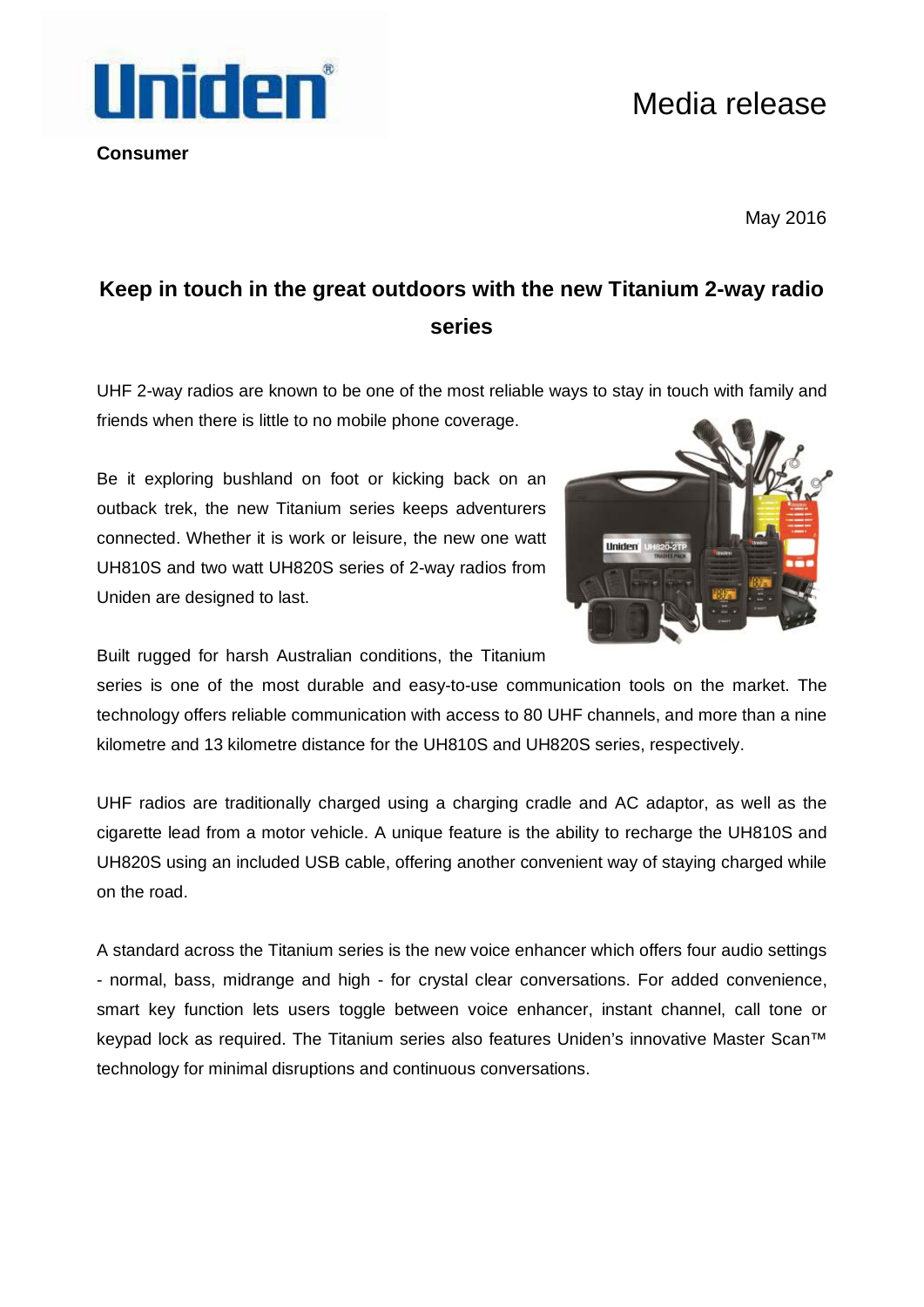Compared to traditional UHF radios, both the UH810S and UH820S series have superior levels of talk and standby time. A rechargeable long life 1000mAh lithium-ion battery and a 1600mAh lithium-ion battery equates to approximately 15 hours talk time and 21 hours talk time, respectively.

The new Titanium series is available in single and twin pack configurations, and as a Tradies Pack. The UH810S and UH820S Tradies Packs each include two radios, two rechargeable lithium-ion batteries with desktop charger cradle and AC adaptor, a USB charge cable and cigarette adaptor, two earpiece microphones, two speaker microphones, two belt clips, and two battery jackets for alkaline batteries offering back-up battery supply. The UH820S also has two high-visibility face plates for easy identification on site and two speaker microphones. Both Tradies Packs come with a robust carry case to safely store all accessories.

## **Key features (UH810S / UH820S)**

- One watt / two watt maximum TX output
- Access to 80 channels
- Communicate to a distance of nine kilometres / 13 kilometres typical range line of sight
- Superior operating time with 15 hours / 21 hours talk time
- Voice enhancer with four audio settings: normal, bass, midrange and high
- Smart key lets users toggle between various functions
- Master Scan technology for minimal disruptions and continuous dialogue
- Range extender (duplex) capability allows the UH820S to operate using a local repeater station to retransmit signals over a wider area
- Interference eliminator and digital coded squelch block out unwanted conversations for crystal clear dialogue
- Three year warranty

## **Models and pricing**

- UH810S 1 watt single pack RRP \$89.95
- UH810S-2 1 watt twin pack RRP \$179.95
- UH810S-2TP 1 watt Tradies Pack RRP \$229.95
- UH820S 2 watt single pack RRP \$129.95
- UH820S-2 2 watt twin pack RRP \$249.95
- UH820S-2TP 2 watt Tradies Packs RRP \$299.95